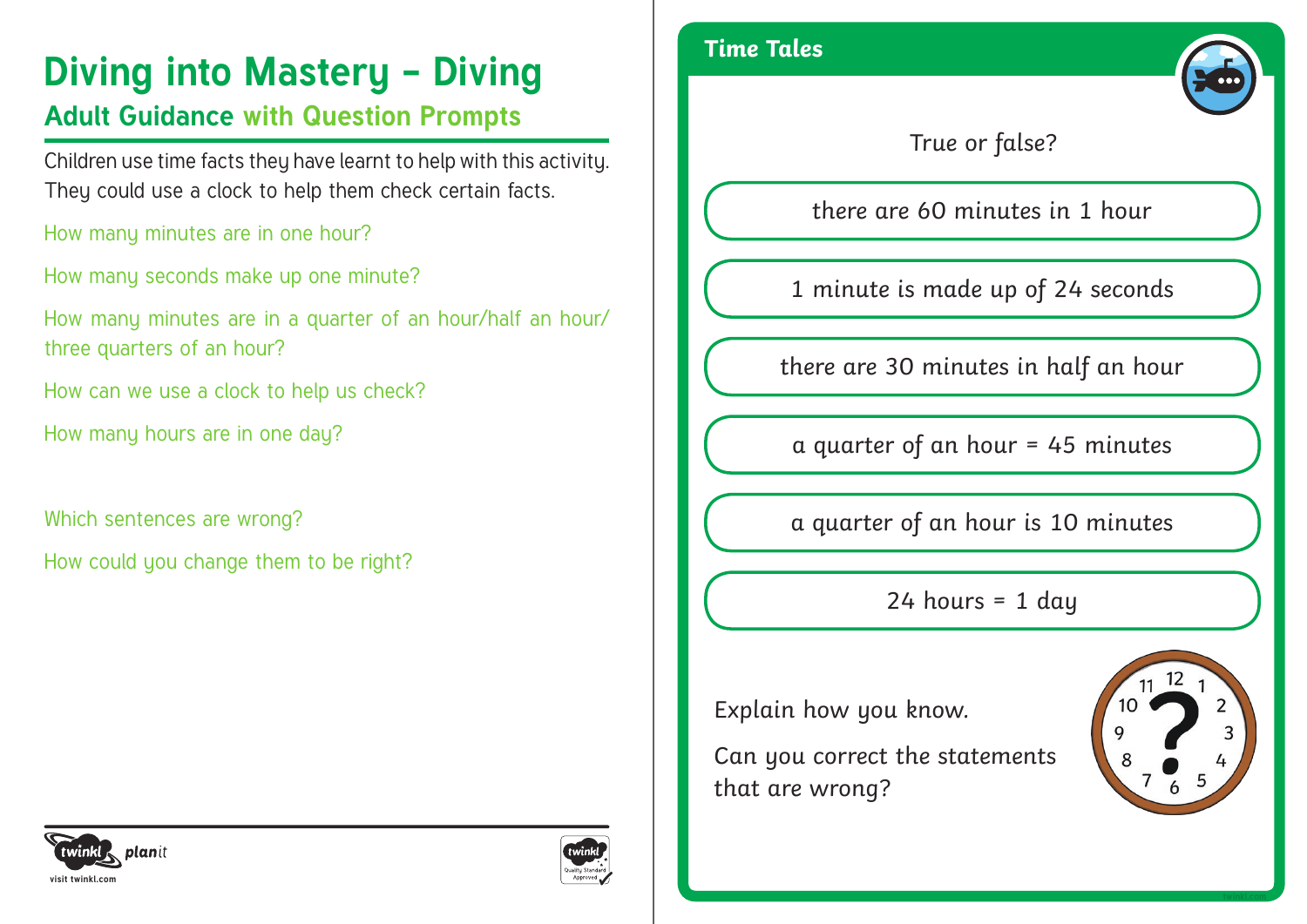# **Diving into Mastery - Deeper** Time Tales

### **Adult Guidance with Question Prompts**

Children may find it helpful to look at a clock when doing this activity.

On your clock, can you show me what time the lesson started?

Where is the minute/hour hand pointing?

Show me how the hands will move as one hour passes.

Where is the minute/hour hand pointing now?

Is Ali right? Explain how you know.

How has the hour hand moved during the lesson?



Ali's maths lesson starts at 11 o'clock and is an hour long.

At the end of the lesson, the minute hand will be in the same place as it was at the start of the lesson.

Is he correct? Prove it.

Describe how the hour hand will have moved during the lesson.